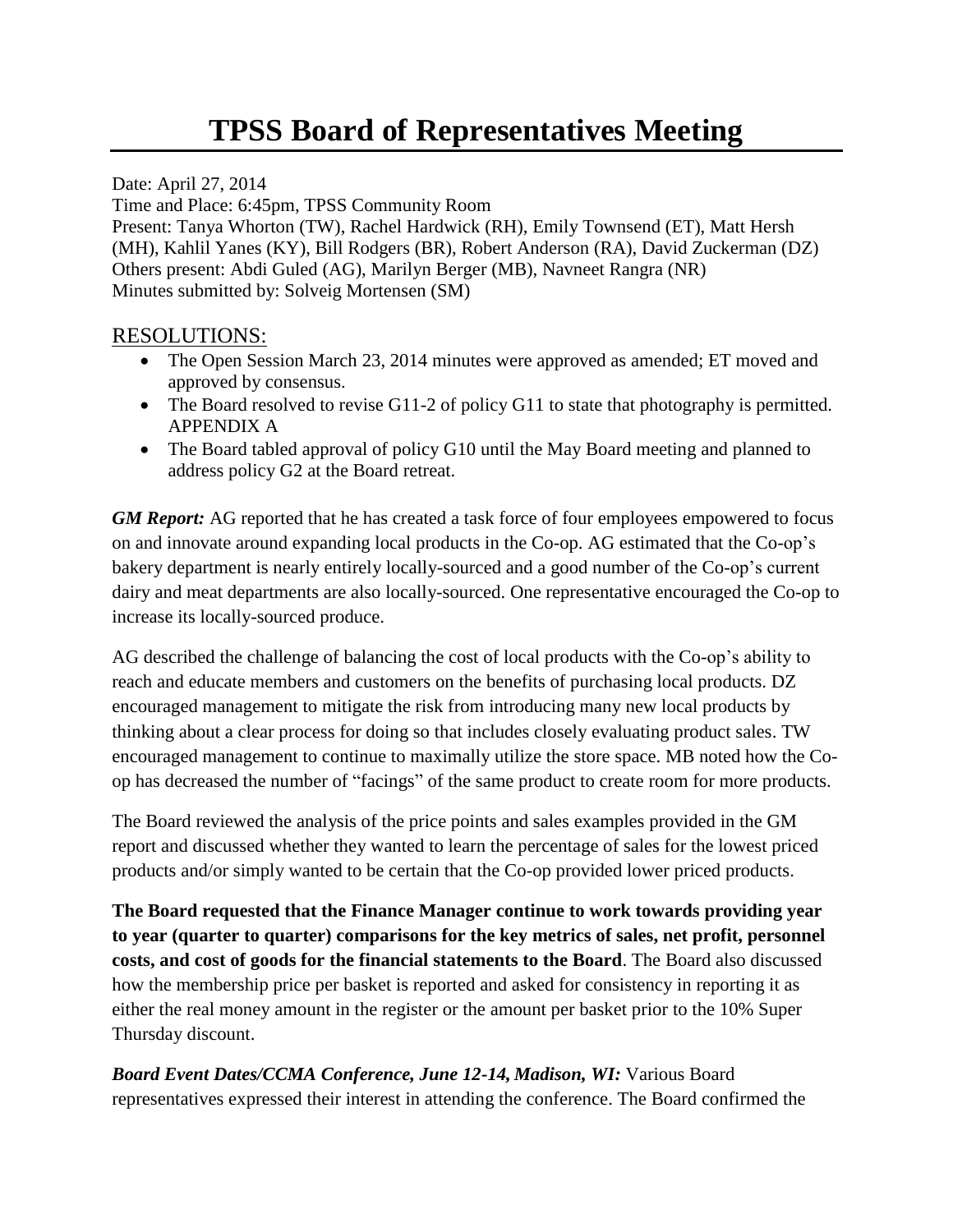special Board meeting with Co-op consultant, Bill Gessner, will take place on May 8 at 6:30 pm-9:00pm, and the annual Board retreat will take place on June 22 at 9:30am to 5:30pm.

*Membership Committee Updates:* KY reported on approaches that the Membership Committee (MC) planned to continue or try for the upcoming Member-owners meeting on June 1 at 1pm, such as,

- having Board reps. sit together, up front
- setting the agenda for the Board to speak first and then management
- for environmental friendliness, asking attendees to bring their own plates and cutlery, while having it available as needed.

KY reported that the invited speaker, Matt Mulder, from Arcadia Food will present on food hubs. Board reps. suggested that the Member-owners meeting should have a display board about the expansion and providing information on the Co-op's proposal to the City Council.

KY, ET, and RH shared feedback regarding this day's Earth Day event; many attendees remarked about it positively. Regarding Super Thursday, one member wondered if the Co-op could let members pick any day out of a month to receive their 10% discount and could consider allowing members to prepay the Co-op, so their payments could be reduced from their account, possibly also with a discount.

ET also relayed feedback from members that the Co-op should carry beer and wine, preferably organic; that the produce is expensive; and that the Co-op's goat cheese will stay fresher if the preparer cuts fewer pieces at a time. RH shared the suggestion that the Co-op have an in store white board listing the member specials and basic produce. She also relayed the request for an express check-out line.

DZ emphasized how events such as Earth Day, are outreach opportunities to do education on the Co-op's principles and gain new members. He encouraged the use of signage and brochures to keep communicating the Co-op's message and benefits.

*Food Waste Reduction/Composting:* Sharing facts about food waste in the USA, ET raised the issue of municipal food waste and asked the Co-op to take a stand to stop food waste. ET noted an organization called foodtodonate.com that analyzes how an organization can waste less food and ensure that usable food gets donated to people who need it. In a discussion on the safety issues involved with "dumpster diving," management heard the request for Co-op to pursue alternative ways to handle shrinkage. AG shared that the Co-op has signed up with Growing Soul, a composting company.

Meeting adjourned 9pm.

Future Meeting Topics: Volunteer compensation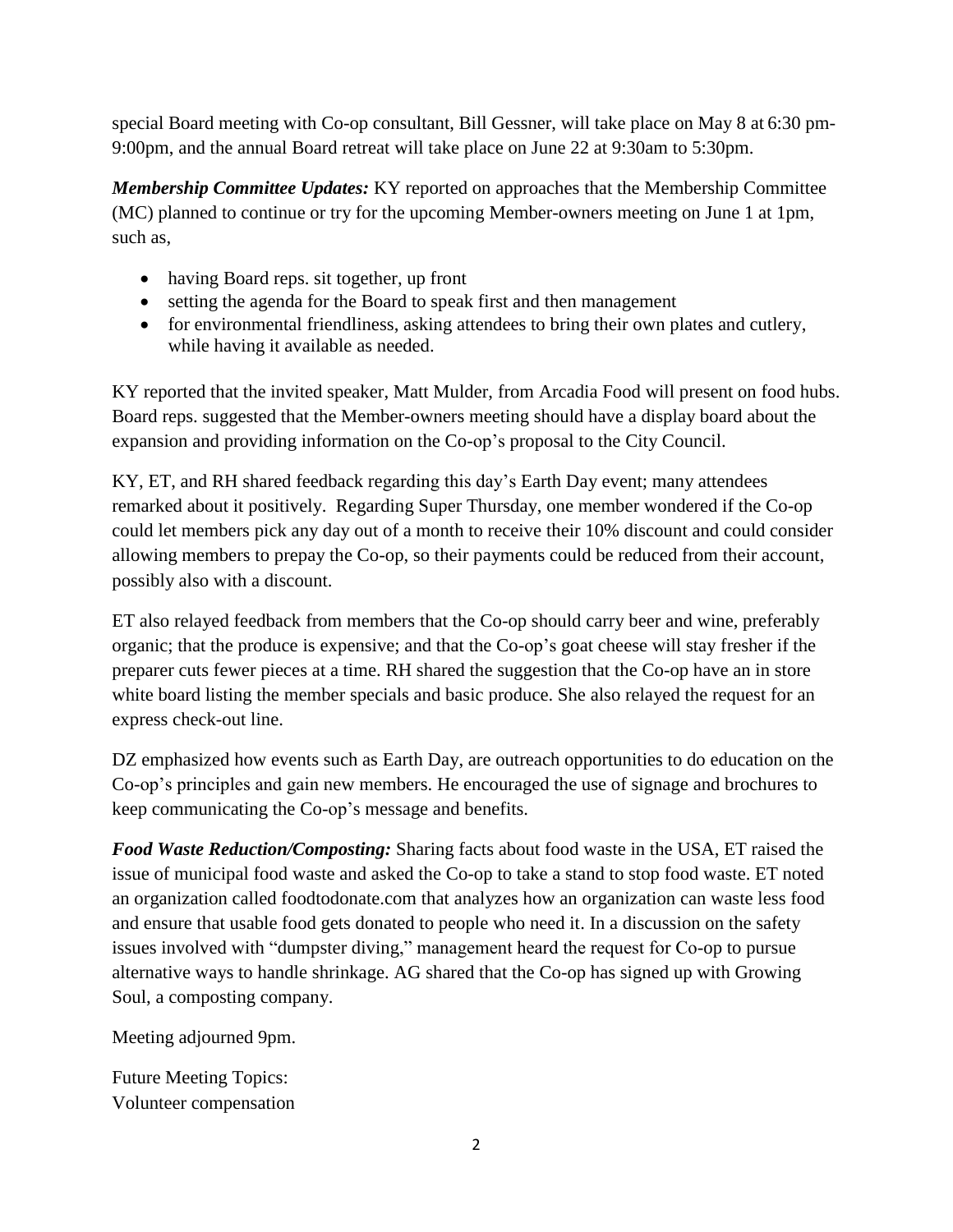## BOARD ATTENDANCE TALLY: Term 2014:

| Rep.       |            |        |          |   | <u>Dec. Jan. Feb. Mar. Apr.</u> |
|------------|------------|--------|----------|---|---------------------------------|
| Anderson   | (new 3/14) |        |          | ∗ | ∗                               |
| Firestone  | ∗          | ∗      | ∗        |   | Resigned                        |
| Gabrielson | ∗          | ∗      | $\ast$   |   | Resigned                        |
| Graves     | *          | ∗      | $\ast$   | ∗ | Ineligible                      |
| Hardwick   | *          | *      | $\ast$   | ∗ | ∗                               |
| Hersh      | $\ast$     | $\ast$ | $\ast$   | * | ∗                               |
| Rodgers    |            | $\ast$ | $\ast$   | ∗ | ∗                               |
| Robinson   | ∗          | ∗      | Resigned |   |                                 |
| Townsend   | $\ast$     | ∗      | $\ast$   | ∗ | ∗                               |
| Whorton    | *          | ∗      | $\ast$   | ∗ | ∗                               |
| Yanes      | *          | ∗      | $\ast$   |   | *                               |
| Zuckerman  | (new 3/14) |        |          | ∗ | ∗                               |